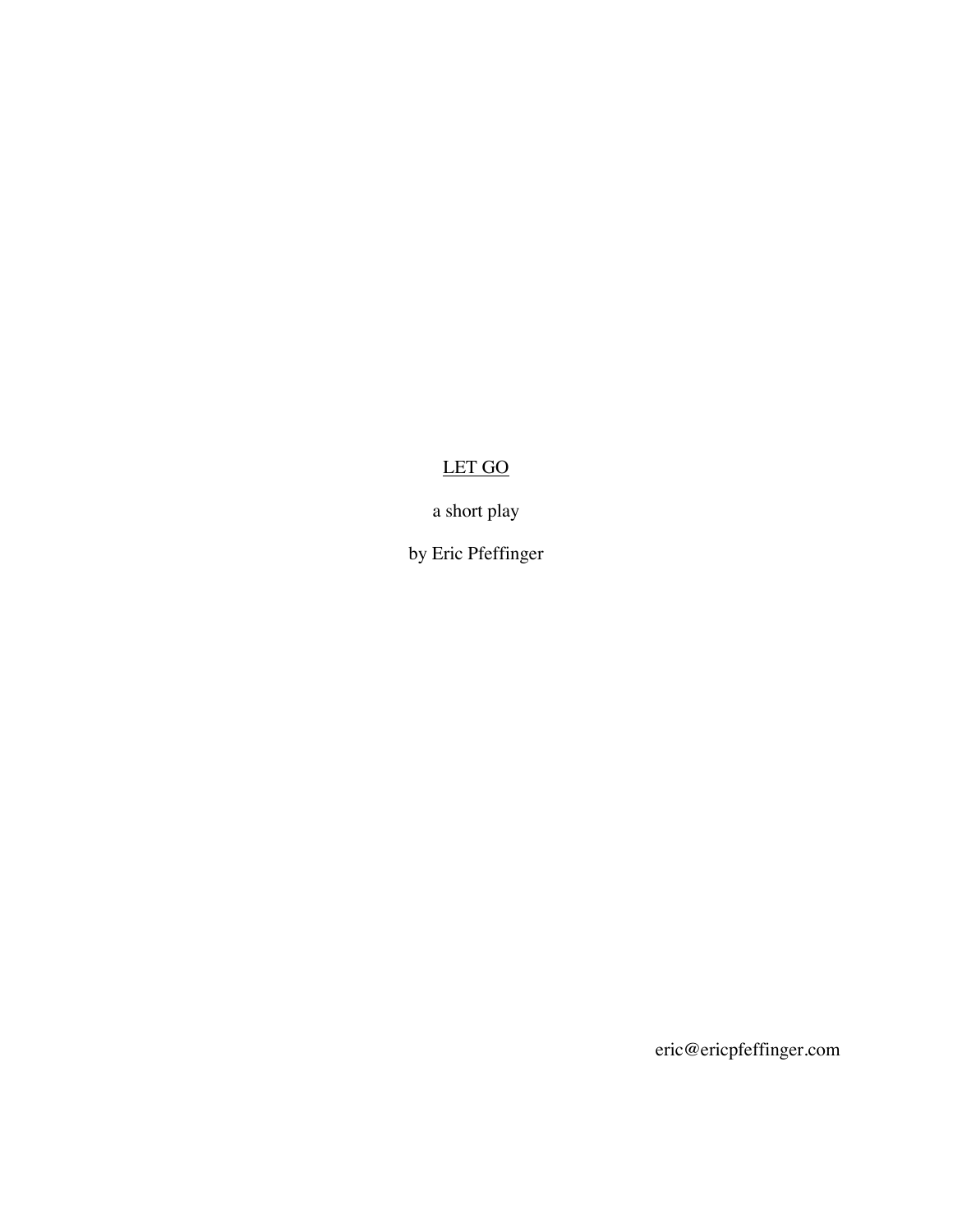# THE TIME

Today.

# THE PLACE

The office.

# DRAMATIS PERSONAE

# **MANAGER**

**EMPLOYEE**

# **ANOTHER EMPLOYEE**

All of these characters can be played by actors of any age, racial or ethnic background, or sexual identity.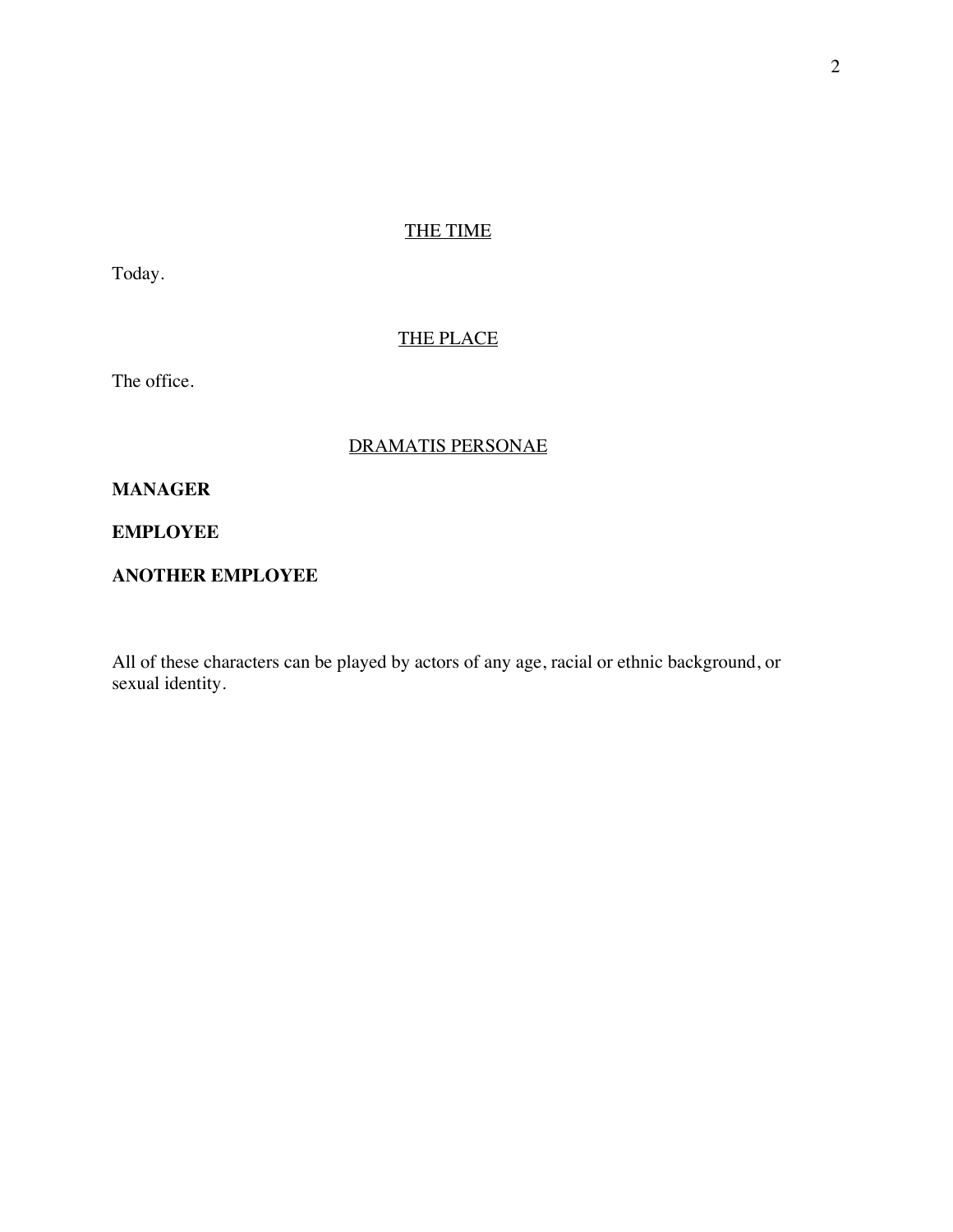# *EMPLOYEE in MANAGER's office.*

# **MANAGER**

—so as you know, times are unusually tough and budgets are tight. Everyone's cutting to the bone and beyond. That is absolutely the only, the *only* reason — and I am so sorry to be having to say this — that I'm afraid we're going to have to let you be drawn and quartered.

# EMPLOYEE

I underst— (beat) Excuse me?

# MANAGER

It's absolutely nothing personal. There are some forms for you to sign, purely legal boilerplate, nothing I'd worry about overmuch, and you'll want to take some time to collect your personal belongings...

#### EMPLOYEE

*What* did you say?

# MANAGER

About the budgets?

#### EMPLOYEE

You said you're afraid I have to be...?

# MANAGER

Be drawn and quartered, correct. It's a semi-standard measure in times of financial crisis.

### EMPLOYEE

Like with *horses*?

#### MANAGER

Typically, sure. But you know, there's room for variance...

#### EMPLOYEE

Like pulled apart, violently, by horses.

# MANAGER

You know that is a common misconception? No. The "drawn" part merely means you're delivered to the appropriate location by horses, as by dragging. Then you're converted into four pieces any number of ways. Could be the horses but could also be —

(mimes chopping/slicing)

So I absolutely would not worry about that overmuch. You haven't yet signed the—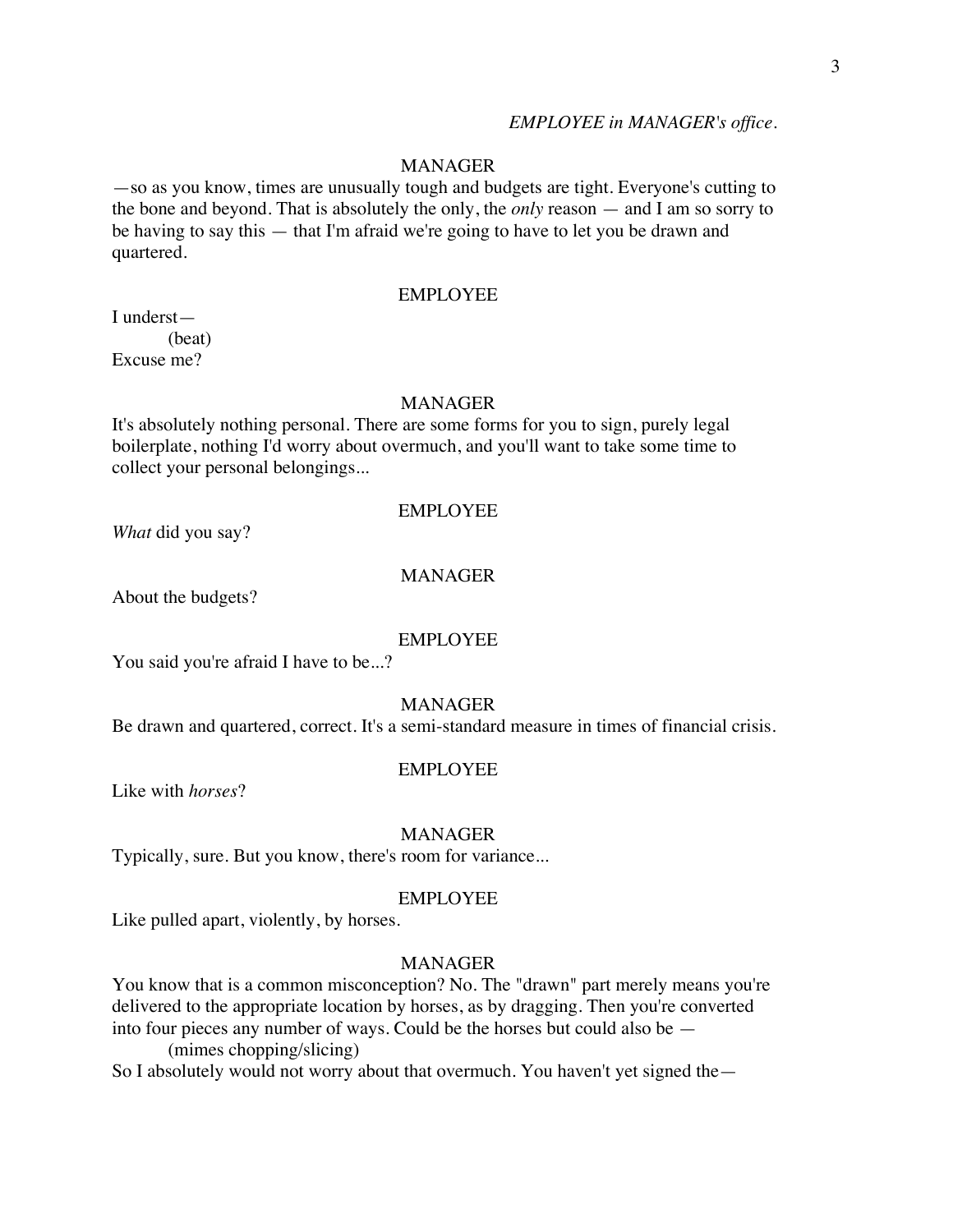### EMPLOYEE

*Why*?

# MANAGER

(checking the time)

Why...?

# EMPLOYEE

Why drawn and quartered? Why? Why?

# **MANAGER**

Honestly it is one hundred percent a regrettable consequence of current conditions. We can't afford to continue to keep our entire current staff on payroll, so...

### EMPLOYEE

But why *drawn and quartered*?

### MANAGER

*Because you can't work here any more*!

#### EMPLOYEE

*Your explanation is missing a step*!

# MANAGER

Look, the fact is, every organization contends with force reductions in different ways. Furloughs. Layoffs. Firings. Early retirements. Immolations. Beheadings. Sabbaticals. The truth is in the end the details don't particularly matter, it's all the same result.

## EMPLOYEE

*Not precisely*.

# MANAGER

But from management's standpoint. You see what I'm saying. And so this firm has traditionally tended to opt for the drawing and the quartering. Part of the corporate culture here, I suppose, like casual Fridays and fight club Thursdays. Ultimately it's six of one, half-dozen of the other really.

# EMPLOYEE

But — I'll die.

# MANAGER

Presumably. —That's not the intent of the exercise. Though it is a likely outcome.

#### EMPLOYEE

Can't I just *leave*?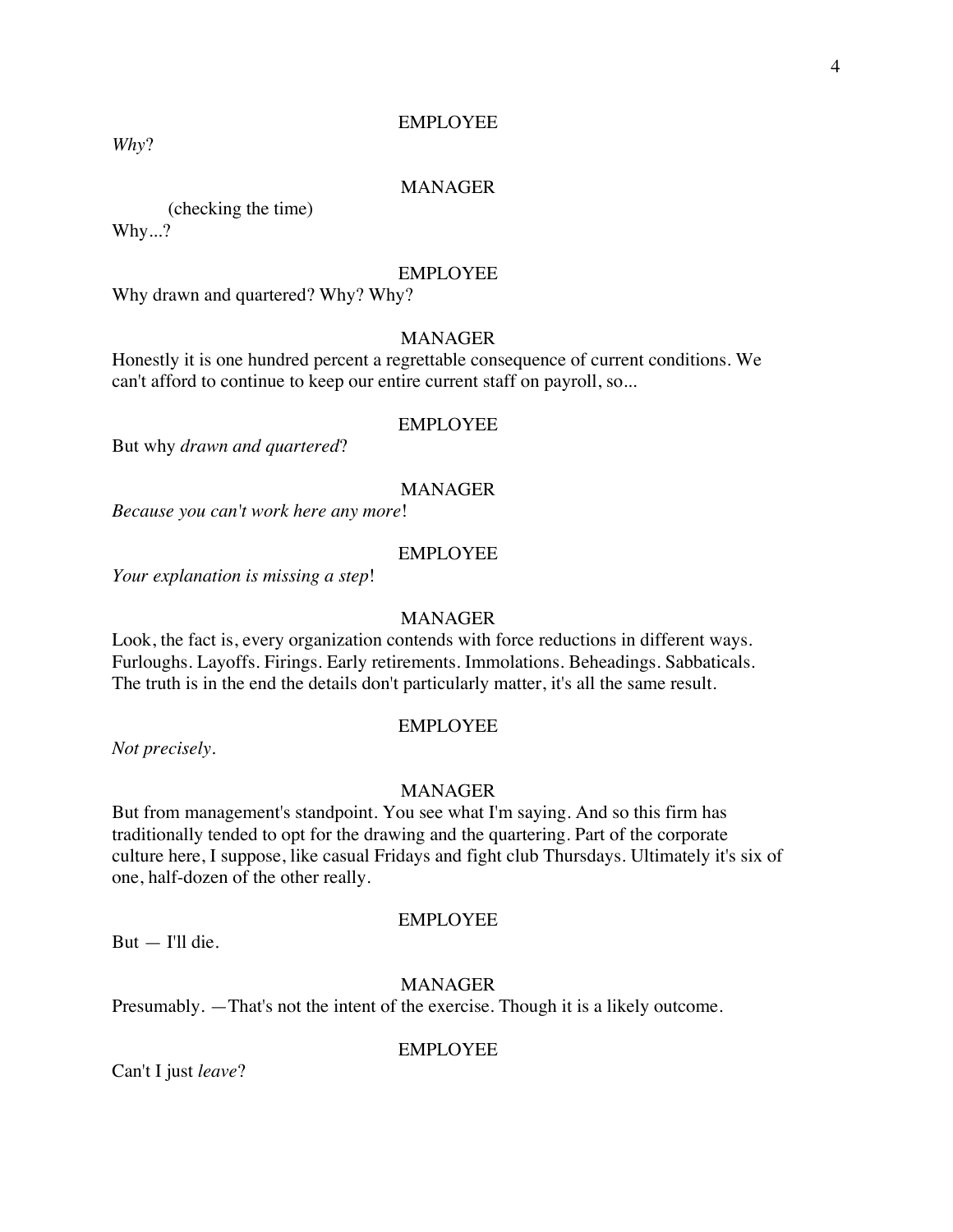# MANAGER

I mean, well, no. Read the paperwork, it's all pretty straightforward.

EMPLOYEE I don't want to READ THE FUCKING PAPERWORK.

# MANAGER

Well then there are going to be some things that are frankly going to be a little unclear.

#### EMPLOYEE

Are any of the executives getting drawn and quartered?

*MANAGER consults screen.*

# MANAGER

I don't think so.

# EMPLOYEE

Figures.

#### MANAGER

Well, there's a reason they're paid so much money. They're very necessary.

# EMPLOYEE

How do you know that?

# MANAGER

Well why else would they make so much money? —Oh, wait, here's one executive vicepresident who is getting... no, sorry, he's not getting drawn and quartered, he's getting a bonus. Getting a bonus. Got the columns mixed up. My bad.

# EMPLOYEE

Well I'm not signing anything.

# MANAGER

That's a little frustrating for me.

#### EMPLOYEE

Good!

#### MANAGER

Nobody's ever refused to sign before.

EMPLOYEE

How is that possible?